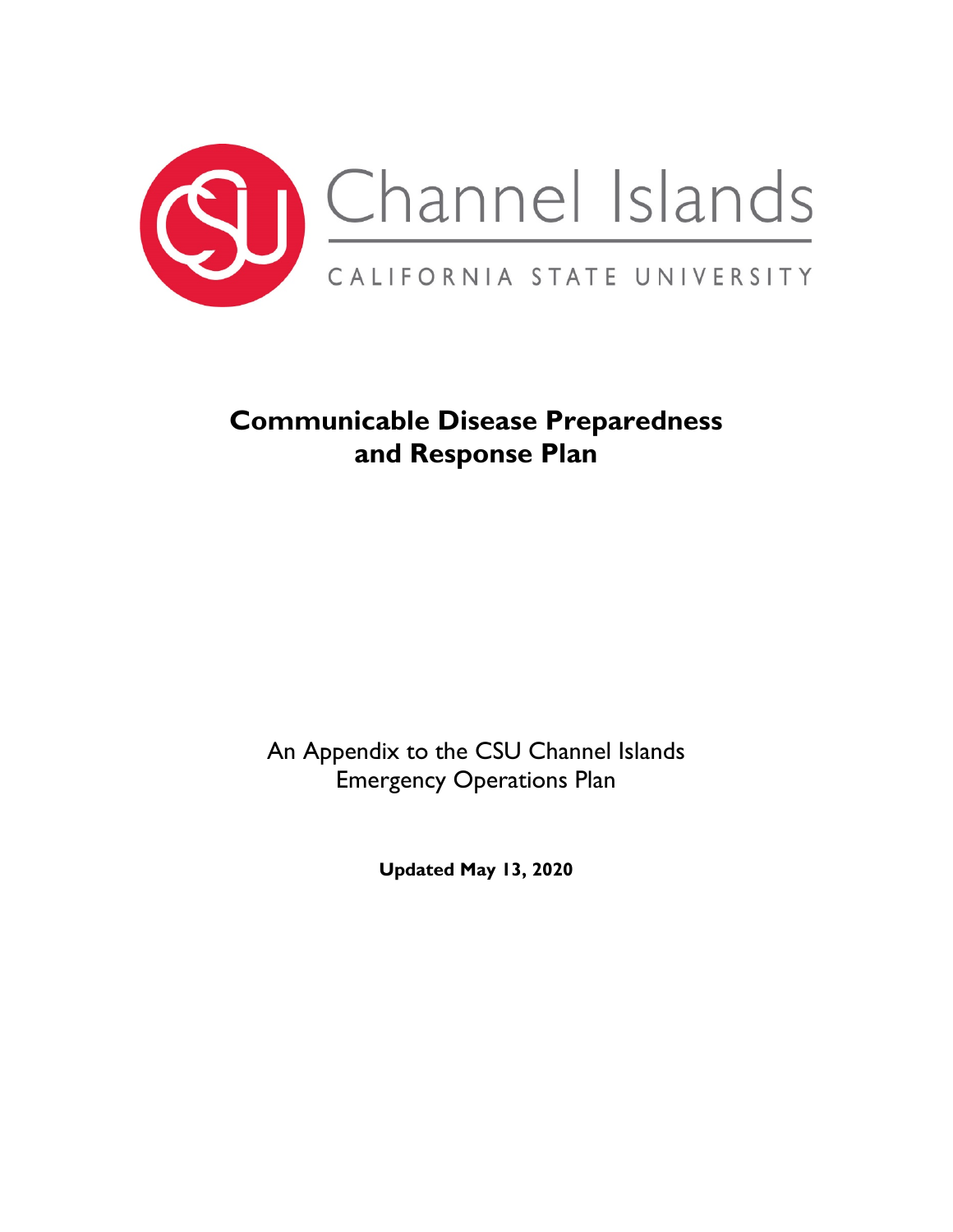# **Table of Contents**

| <b>Purpose</b>                                                                                                | 3                       |
|---------------------------------------------------------------------------------------------------------------|-------------------------|
| <b>Introduction</b>                                                                                           | $\overline{3}$          |
| <b>Campus Community</b>                                                                                       | $\overline{\mathbf{3}}$ |
| <b>Assumptions</b>                                                                                            | 5                       |
| <b>Concept of Operations</b>                                                                                  | $6-8$                   |
| <b>Management Phases</b>                                                                                      | 8                       |
| <b>Communication Plan</b>                                                                                     | $8 - 10$                |
| <b>Recovery Plan</b>                                                                                          | $\overline{10}$         |
| <b>Appendixes</b>                                                                                             |                         |
| Appendix A - Incident Command System Organization Chart                                                       | $\mathbf{H}$            |
| Appendix B - Operational Checklist                                                                            | $12 - 15$               |
| Appendix C - Social Distancing                                                                                | 16                      |
| Appendix D - Staffing Plan                                                                                    | $\overline{17}$         |
| Appendix E - Infection Control                                                                                | 8                       |
| Appendix F - Point of Dispensing Center                                                                       | $ 9\rangle$             |
|                                                                                                               |                         |
|                                                                                                               |                         |
|                                                                                                               |                         |
|                                                                                                               |                         |
|                                                                                                               |                         |
|                                                                                                               |                         |
|                                                                                                               |                         |
|                                                                                                               |                         |
|                                                                                                               |                         |
|                                                                                                               |                         |
|                                                                                                               |                         |
| <b>Additional References</b>                                                                                  |                         |
| CDC 02/26/2020, COVID-19 Outbreak: Community Spread in the U.S.                                               |                         |
| CAPH, 1/15/2015, Health Advisory, Measles                                                                     |                         |
| VCPH 04/01/2019, Health Advisory, Measles                                                                     |                         |
| World Health Organization (WHO) Measles Fact Sheet "Preparing for the Flu: A                                  |                         |
| Institutions<br>of<br>Communication<br>Toolkit<br>for<br>Higher<br>Education <sup>'</sup>                     |                         |
| (http://www.cdc.gov/h I n I flu/institutions/toolkit/)                                                        |                         |
| CSU Guide, 11/19/05, Avian (Bird) Pandemic Influenza Business Continuity                                      |                         |
| <b>Planning Guide</b>                                                                                         |                         |
| CSU Memo, 8/7/09, Re: Fall 2009 Campus Preparations for the HINI Flu                                          |                         |
| CSU Guide, 8/25/09, Pandemic Influenza Action Guide                                                           |                         |
| CDC Guide, 08/20/09, Guidance for Responses to Flu for Institutions of Higher                                 |                         |
| Education during the 2009-2010 Academic Year                                                                  |                         |
| CDC Guide, 08/20/2009, Preparing for the Flu: A Communication Toolkit for<br>Institutions of Higher Education |                         |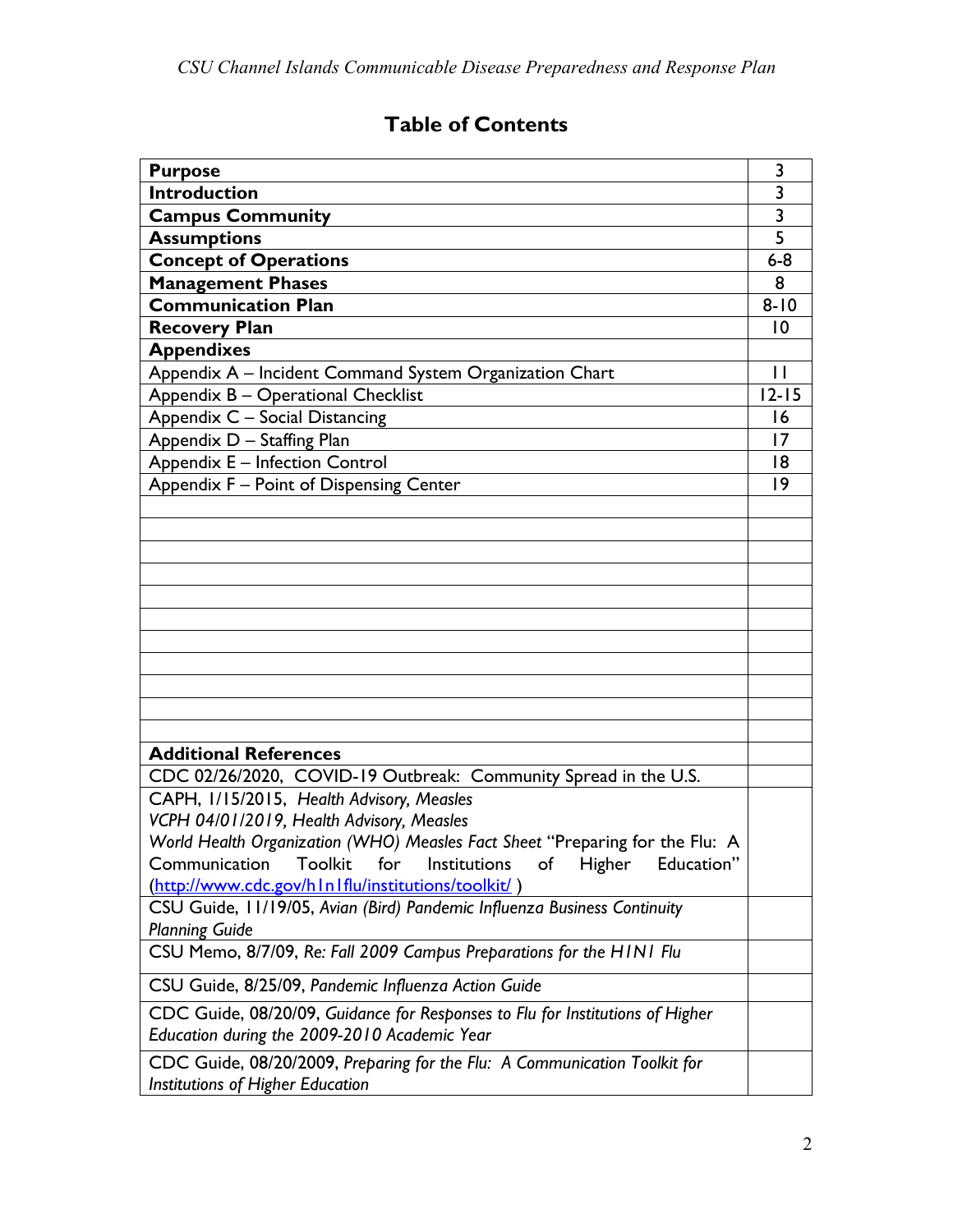*This plan cannot anticipate all possible situations or scenarios and the campus response to such communicable diseases. Conditions will develop in operations where standard methods will not suffice and nothing in this document shall be interpreted as an obstacle to the experience, initiative and ingenuity of University personnel in overcoming the complexities that exist under actual communicable disease conditions.*

# **I. PURPOSE**

The purpose of the California State University Channel Islands (CSUCI) Communicable Disease Preparedness and Response Plan (CDPRP) is to:

- Serve as a guide for communicable disease planning efforts, primarily accomplished by the Communicable Disease Working Group (CDWG) prior to an outbreak occurring;
- Reduce the impact of a highly communicable disease within the campus community through prevention, information, control and containment; and
- Serve as a hazard specific appendix to CSUCI's All-Hazards Emergency Operations Plan (EOP) designed to support operational decision making within the Incident Command System (ICS).

# **II. INTRODUCTION**

Communicable disease is an infectious disease transmissible (person to person) by direct contact with an affected individual or the individual's discharges, which develops and spreads rapidly in a geographic area. This plan provides the response to a highly contagious and potentially life threatening communicable disease by minimizing the health impact to the campus community.

During a communicable disease incident, the primary challenges facing the University will likely be:

- Maintaining students' progress to degree while complying with orders to close the campus;
- Managing faculty, staff and student exposure to infection both on campus and while engaging in learning activities off campus; and
- Complying with local, state and federal mandates and coordinating with local, state and federal agencies.

At California State University Channel Islands (CSUCI), planning for a campus response to a potential health emergency, as well as other disasters is an ongoing process. This plan will be adjusted periodically as needed to incorporate changes in worldwide pandemic status of the current communicable disease threat, as well as information obtained from campus training and tabletop exercises.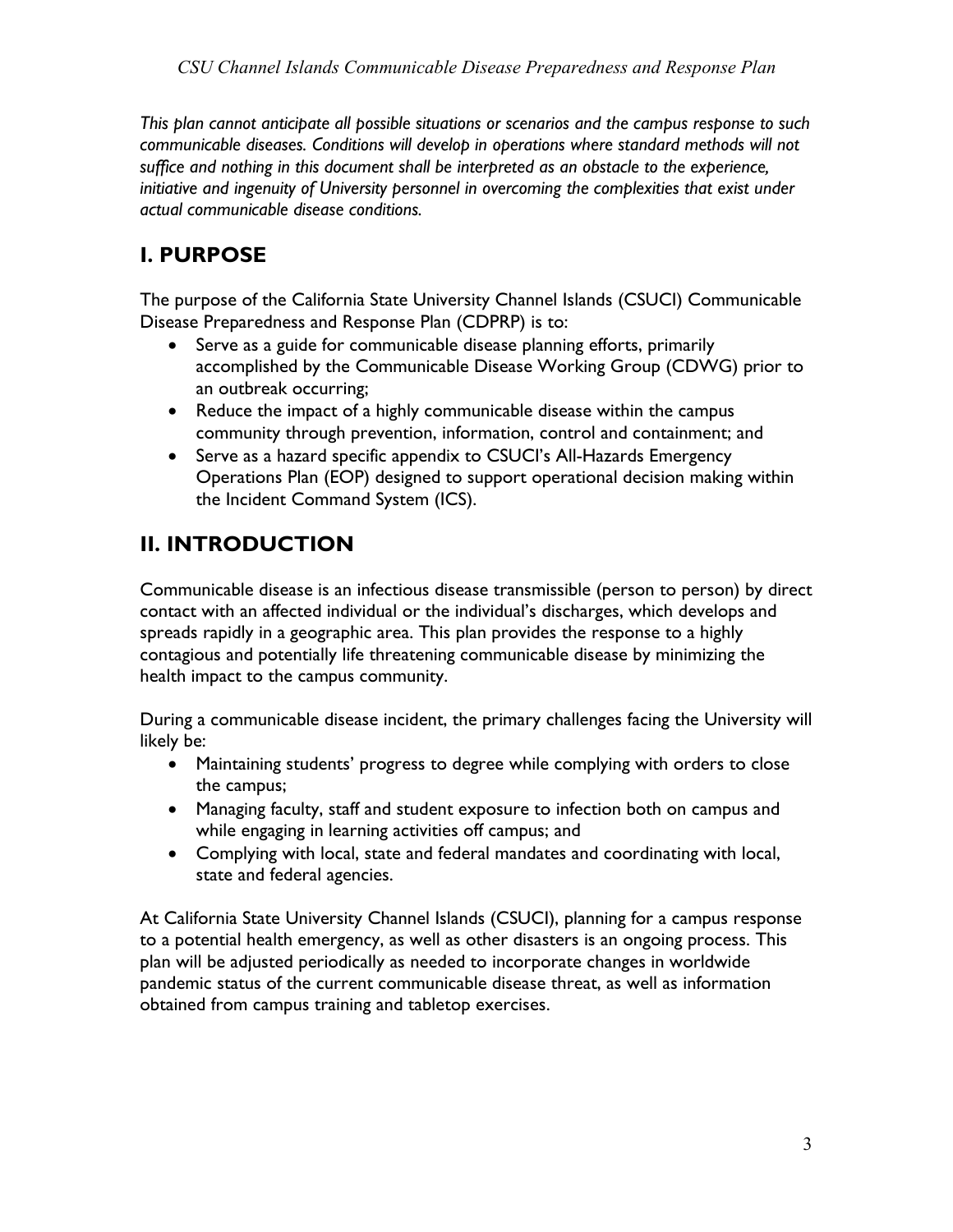### A. **DEFINITIONS**

To avoid confusion on the type of public health situation the following definitions are used:

- 1. **Outbreak:** a sudden rise in the incident of the disease and typically confined to a localized area or group pf people.
- 2. **Epidemic:** an outbreak of a contagious disease that is more severe and less localized. The disease spreads quickly and affects many people at the same time.
- 3. **Pandemic:** a widespread epidemic of a disease that occurs over a wide geographic area and affects an exceptionally high percentage of the population.
- 4. **Isolation:** separates sick people with a contagious disease from people who are not sick.
- 5. **Quarantine**: separates and restricts the movement of people who were exposed to a contagious disease to see if they become sick.

This plan is supported by all applicable local, state, and federal plans including the Ventura County Public Health Department Pandemic Influenza Plan and Communicable Disease Plan. This plan applies to the CSUCI campus and all property and resources of the University.

# **III. CAMPUS COMMUNITY**

CSU Channel Islands (CSUCI) is located midway between Santa Barbara and Los Angeles in Camarillo, California, just north of the Santa Monica Mountain range. The nearly 1,200 acre campus, one of the largest in the 23-campus California State University system, is situated in a thriving economic region that is home to major industrial and biotechnology firms, agricultural operations, as well as several non-profit agencies and organizations. Approximately 8,500 people attend, instruct and staff the University.

In addition to the main campus in Camarillo, other instructional sites include the Channel Islands Boating Center in Oxnard, classes in Santa Barbara/Goleta, and research conducted at the Santa Rosa Island Research Station.

Campus employment includes full time and part time faculty, as well as full time and part time staff employees. Additionally, University auxiliary organizations include Associated Students Inc., which includes the Student Union, and the CSUCI Site Authority that provides oversights and management for the east campus community (University Glen) and Town Center business tenants.

During the summer months (June, July, August) there are several youth and adults participating in various academic, athletic and summer conference activities.

CSUCI has a childcare facility operated by a tenant (Carden Kids Academy Preschool) with half, full and extended day care for pre-kindergarten children.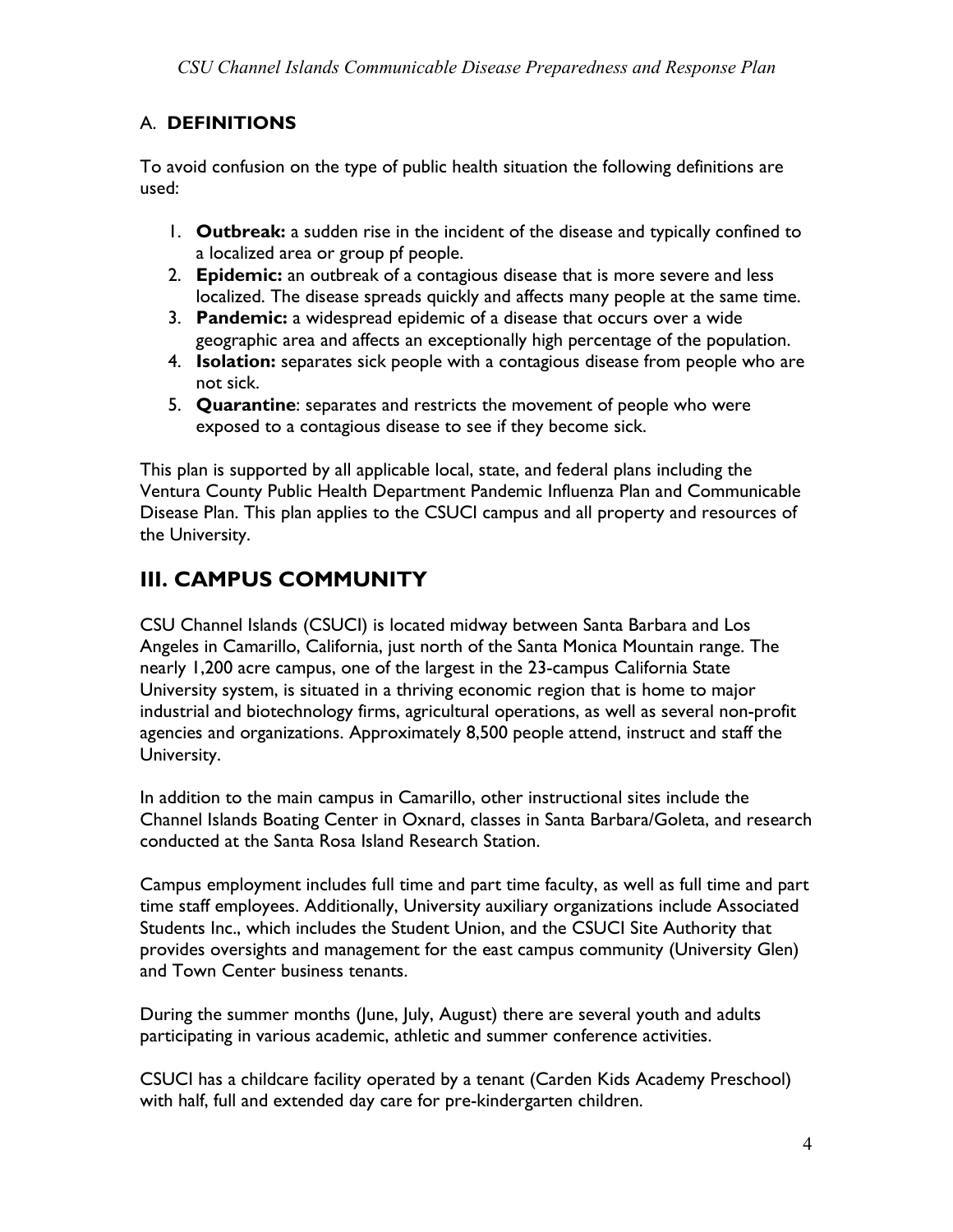## **IV. ASSUMPTIONS**

- As in the 1918 influenza pandemic, the most vulnerable population includes unvaccinated individuals, the elderly, young children, and those with a compromised immune system or other underlying health issues.
- The impact of a communicable disease on campus will be situational based upon the time it may occur during the academic year.
- A communicable disease may come and go in waves lasting from several days to several weeks or months. The typical incubation period (interval between infection and onset of symptoms) can be 2 to 14 days.
- This plan is based on the premise that incidents will be managed locally, although CSUCI recognizes that it may be considered a regional asset and will respond accordingly.
- For planning purposes, it's estimated that between 20-40% of the campus community (students, faculty and staff) will be unwilling or unable to work or attend classes in the event of a communicable disease illness or quarantine.
- Traditional methods of instructional delivery will not be adequate during a communicable disease outbreak or epidemic without putting students and staff at increased risk of illness. To achieve maximum effectiveness, planning should include for continuity of offsite learning, a temporary campus closure or the cancellation of classes, may be initiated prior to the onset of a widespread communicable disease. These decisions will be made by the University President in consultation with CSUCI's Emergency Operations Committee Policy Group (Cabinet members).
- Systemwide or campus policies and procedures to address student issues regarding course credit, tuition, financial aid, and fee refunds have been estalblished.
- CSUCI may be compelled to close the campus and instructional sites by local, state, or federal health authorities or the CSU Chancellor regardless of the campus' desire to remain open.
- The campus may have to establish a quarantine facility. Enforcement activities (keeping people in and out of the quarantine facility) will exceed University Police capabilities.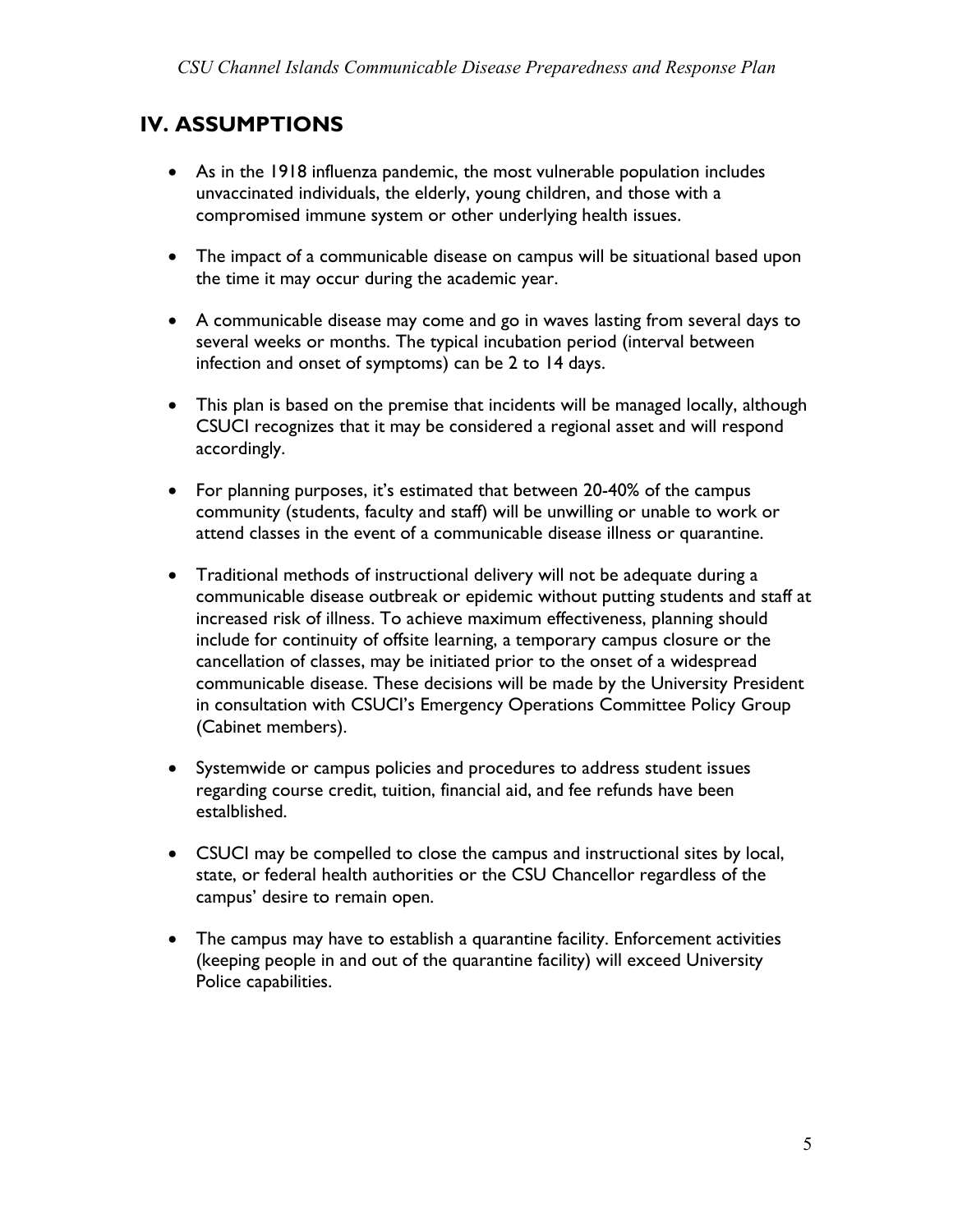# **V. CONCEPT OF OPERATIONS**

#### **Planning activities prior to a communicable disease outbreak.**

Planning is the first step in preparing to manage the consequences of a communicable disease outbreak. Planning can help to reduce the spread of disease, decrease the numbers of deaths and hospitalizations, help maintain essential services, and reduce the disruptions due to an epidemic.

The University relies on the Communicable Disease Working Group (CDWG) to guide communicable disease planning efforts prior to an outbreak. Their planning goal is twofold:

1) Reduce illness and death due to a communicable disease among students, faculty, staff and the campus community; and

2) Provide a plan for emergency operations, response and overall business continuity that maximizes our students' ability to complete their studies while minimizing the impact of disruption and economic loss.

To achieve these goals the CDWG has established a prioritized list of planning objectives as follows:

- Provide essential care for ill students.
- Provide for academic continuity in order to provide student progress to degree.
- Provide informational resources to the campus community to support awareness, health and well-being.
- Maintain campus essential functions and support services.
- Provide isolation/quarantine protocols.
- Provide vaccination locations on campus if needed.
- Provide communication and support for students and faculty studying or working abroad.
- Provide emotional support for students through CAPS and for employees through the Employee Assistance Program.
- Provide housing assistance and support services for students who are unable to leave the campus.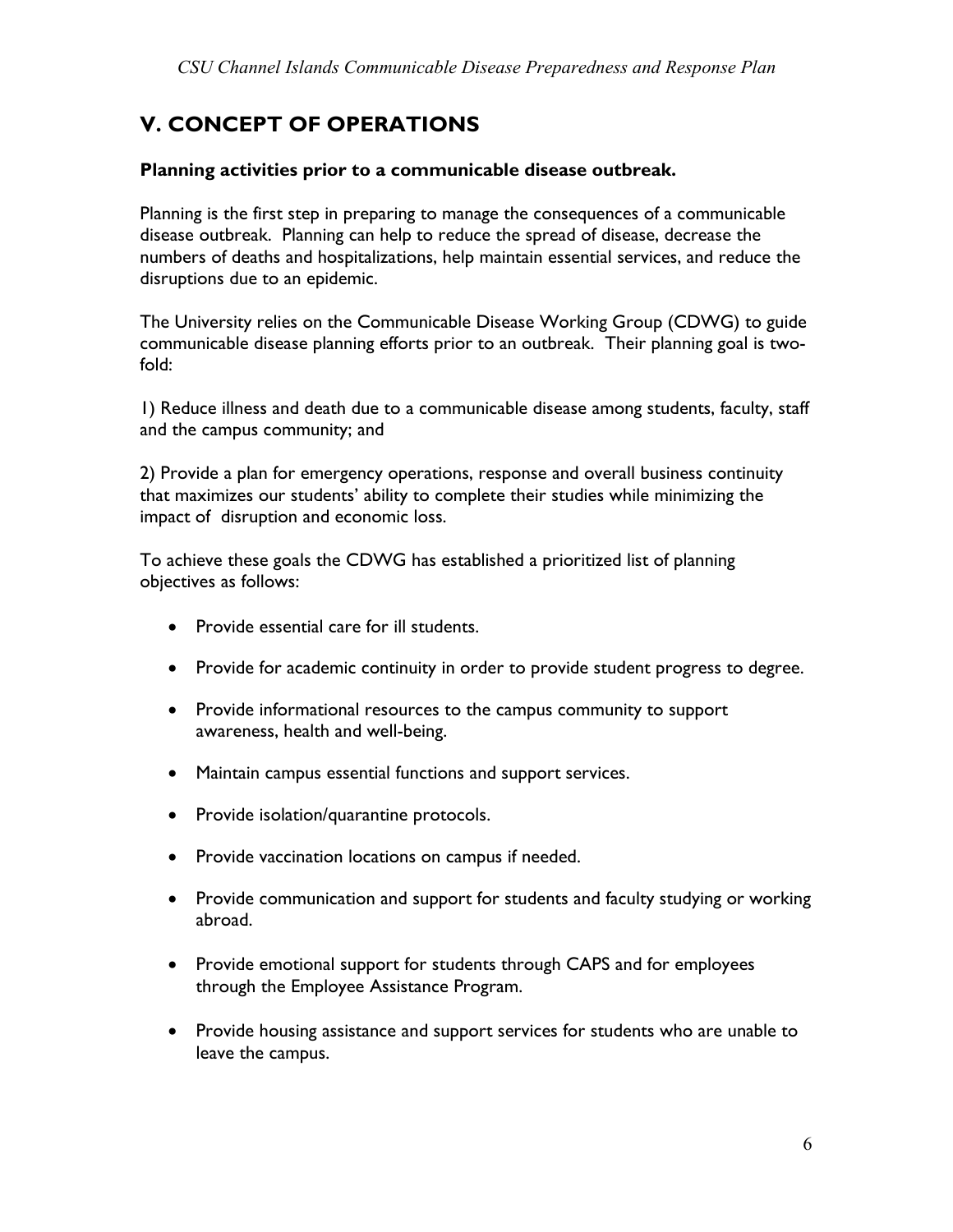The following individuals have been appointed as the Communicable Disease Working Group and are responsible for planning and response to a communicable disease impacting the University:

- Marcus Armstrong, Manager of Procurement & Contract Services
- Raudel Bañuelos, Director of Facility Support
- Rosario Cuevas, Operations Support Analyst/Extended University
- Toni DeBoni, Associate Vice President for Student Affairs/Dean of Students
- Cindy Derrico, Associate Vice President for Student Affairs/Housing & Residential Education and Associated Students Inc.
- Peer Gerber, Director of Environmental Health & Safety
- Nancy Gill, Senior Executive Director of University Communication/Public Information Officer (PIO)
- Holly Godden, Associate Director of Student Health & Wellness
- Sheila Grant, Associate Vice President for Faculty Affairs
- Michael Gravagne, Director of Campus Recreation and Interim Director of Wellness Promotion & Education
- Mayumi Kowta, Director of International Programs
- John Lazarus, Executive Director of University Auxiliary Services
- Drake Massey, Police Lieutenant
- Jason Miller, Professor of Mathematics and Academic Senate Leadership
- Carlos Miranda, Associate Director of Information Security
- Laurie Nichols, Interim Associate Vice President for Administrative Services
- Kirsten Olson, Interim Director of Counseling and Psychological Services
- Ginger Reyes, Assistant Vice President for Enrollment Management
- Joyce Spencer, Health & Safety Manager
- Kristin Steiner, Communication Specialist
- Maggie Tougas, Emergency Manager
- Alicia Virtue, Dean of the Library

### **Operational Activities During a Communicable Disease Outbreak.**

During a communicable disease CSUCI may need to deploy operational resources in an effort to mitigate the spread of the disease across campus. At any given time CSUCI's response to a communicable disease outbreak will be situational and may be based upon:

- The intensity of on-campus situational reports;
- Directives or reports from state and local public health officials;
- Directives or reports from the CSU Chancellor's Office (CO); and
- The intensity of events as reported by the U.S. Centers [for Disease Control](https://www.cdc.gov/) and [Prevention](https://www.cdc.gov/) (CDC).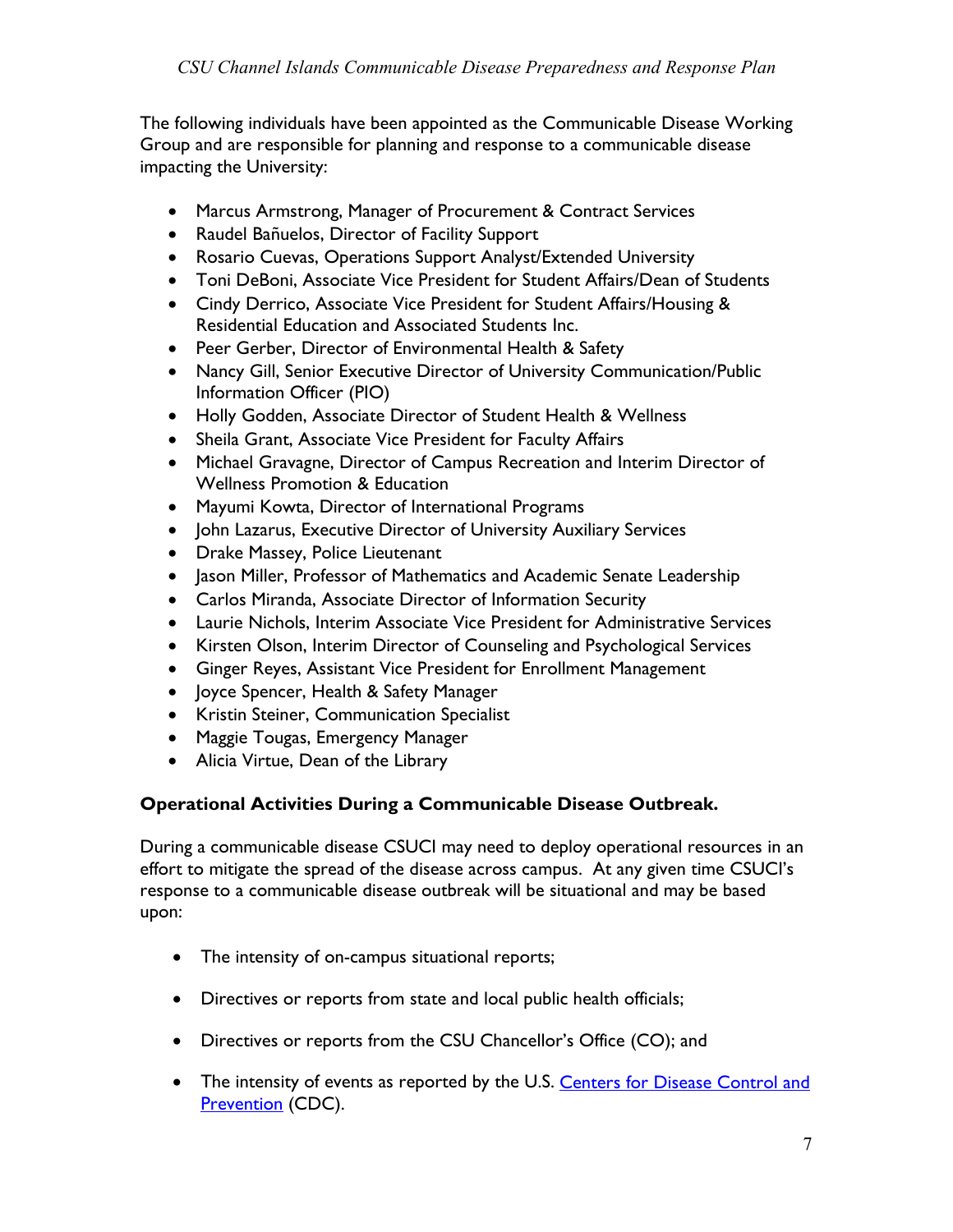If CSUCI must deploy resources, the University will utilize management and logistical components already contained within its all-hazards Emergency Operations Plan (EOP), and specifically the Incident Command System (ICS) to carry out its operational responsibility.

• The ICS organizational structure/chart, as shown in the University's EOP will be utilized at the direction of the Emergency Executive to manage a communicable disease outbreak.

When the ICS is activated all of the individuals from the Communicable Disease Working Group will be part of the ICS. The ICS Section Chiefs are designated as the incident unfolds.

The CSU Risk Management office has provided the campus with an "operational checklist" in the event of a campus outbreak. The checklists are to be used – as the situation warrants – by the Communicable Disease Working Group in response to a disease incident. They are included as Appendix B.

# **VI. MANAGEMENT PHASES**

The CSUCI Communicable Disease Preparedness and Response Plan, identifies four (4) phases occurring before and after a communicable disease incident. Each phase is associated with a series of actions to be taken by the University. Changes from one phase to another are triggered by several factors, which include the epidemiological behavior of the disease and the characteristics of circulating viruses. The decision of when to move from one phase to another is made by the ICS Commander.

- Phase 0: Planning
- Phase I: Alert (in addition to Phase 0 actions)
- Phase 2: Danger (in addition to Phase I actions).
- Phase 3: Full (in addition to Phase 2 actions).

# **VII. COMMUNICATION PLAN**

In the event the CSUCI campus is affected by a communicable disease outbreak, epidemic, or pandemic, the integrity and reputation of the institution may be called into question if an appropriate response is not implemented. Potential reputational damage and increased confusion can be minimized through clear and sustained communication with all interested or involved stakeholders.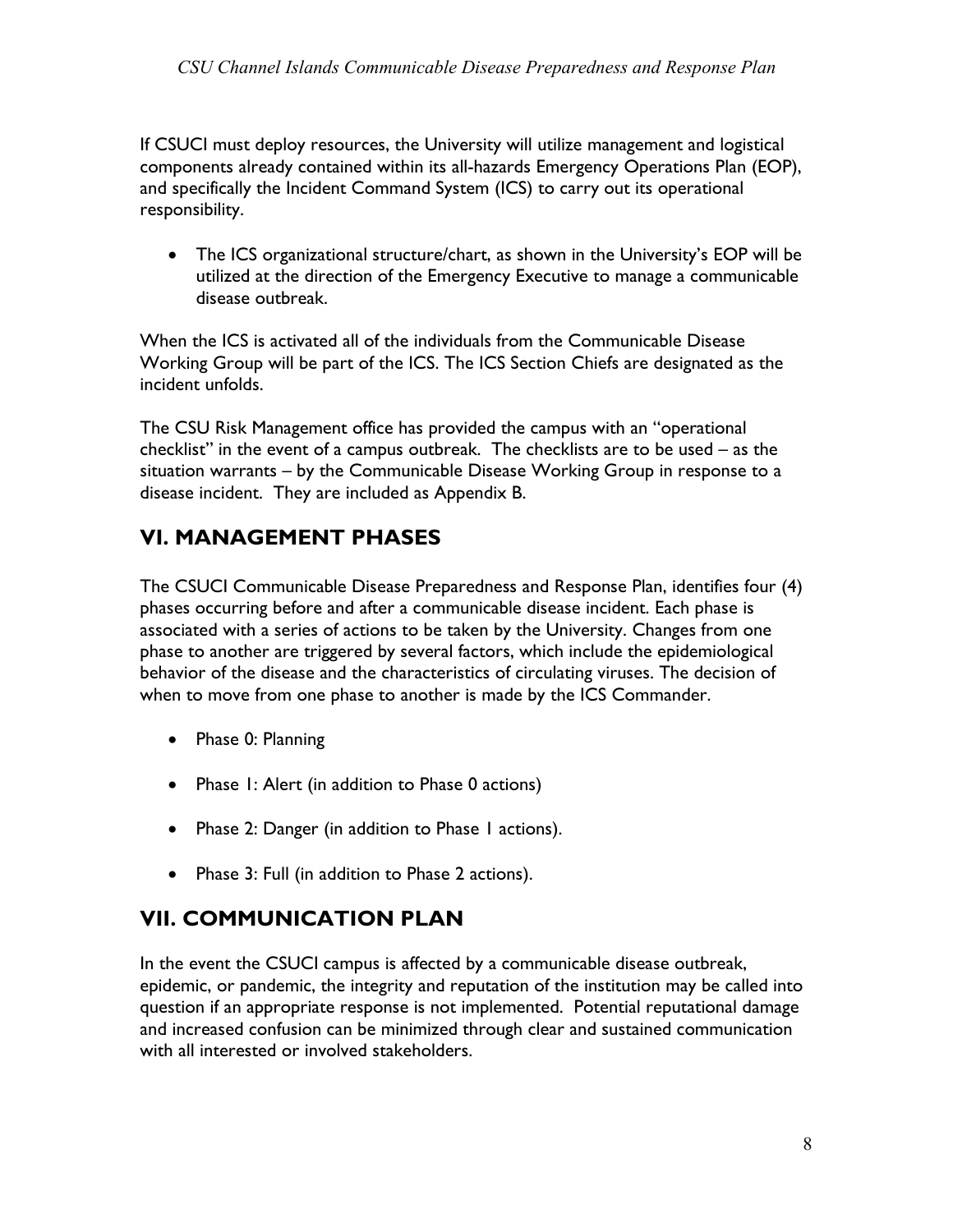#### *CSU Channel Islands Communicable Disease Preparedness and Response Plan*

The University's Public Information Officer (Senior Executive Director of University Communication) bears the primary responsibility for managing all communication to the campus and related sites, including the main Camarillo campus, Goleta/Santa Barbara instructional sites, the Channel Islands Boating Center (CIBC), and the Santa Rosa Island Research Station (SRIRS), with regards to preparedness, response and demobilization. The PIO shall adhere to the following procedures during a communicable disease outbreak:

- Serves as an authoritative, reliable source of information for the Emergency Executive, Incident Command System Manager, the Communicable Disease Working Group, and the University community.
- Disseminates timely and relevant communication to the University community using CSUCI Alert (emails, texts, calls) or via the campus' regular email system. Additional communication will also be shared on the University's online News Center, social media channels (Twitter, Facebook and Instagram), digital signs on the campus, the University's Emergency Information website, Information Hotline, and information banners at the top of the University's website.
- Ensures that communication is coordinated with the University's call center vendor (Call Experts) as they assist with calls from the campus community or public after the University's normal business hours or if a surge of calls can no longer be sustained by staff answering calls to the University's main telephone line.
- Ensures that communication is shared with the Chancellor's Communication & Public Affairs Office.
- Issues news releases as appropriate and establishes communication and periodic updates to members of the news media, including interviews, briefings, or news conferences as information is available to release.
- Serves as the University's spokesperson for media interviews and facilitates interviews involving the Emergency Executive, Incident Command System Manager, or others from the University as deemed appropriate.
- Oversees and forwards inquiries from students, parents, faculty, or staff to appropriate University personnel for response.

#### **Scenarios for determining if communication should be sent to the University community (students, faculty, staff, University Glen residents) or others:**

a) Any individual who has been diagnosed with a communicable disease by a public health agency and has recently visited the main Camarillo campus or a University-related instructional site, requires communication to be sent to affected members of the University community based on the specific geographic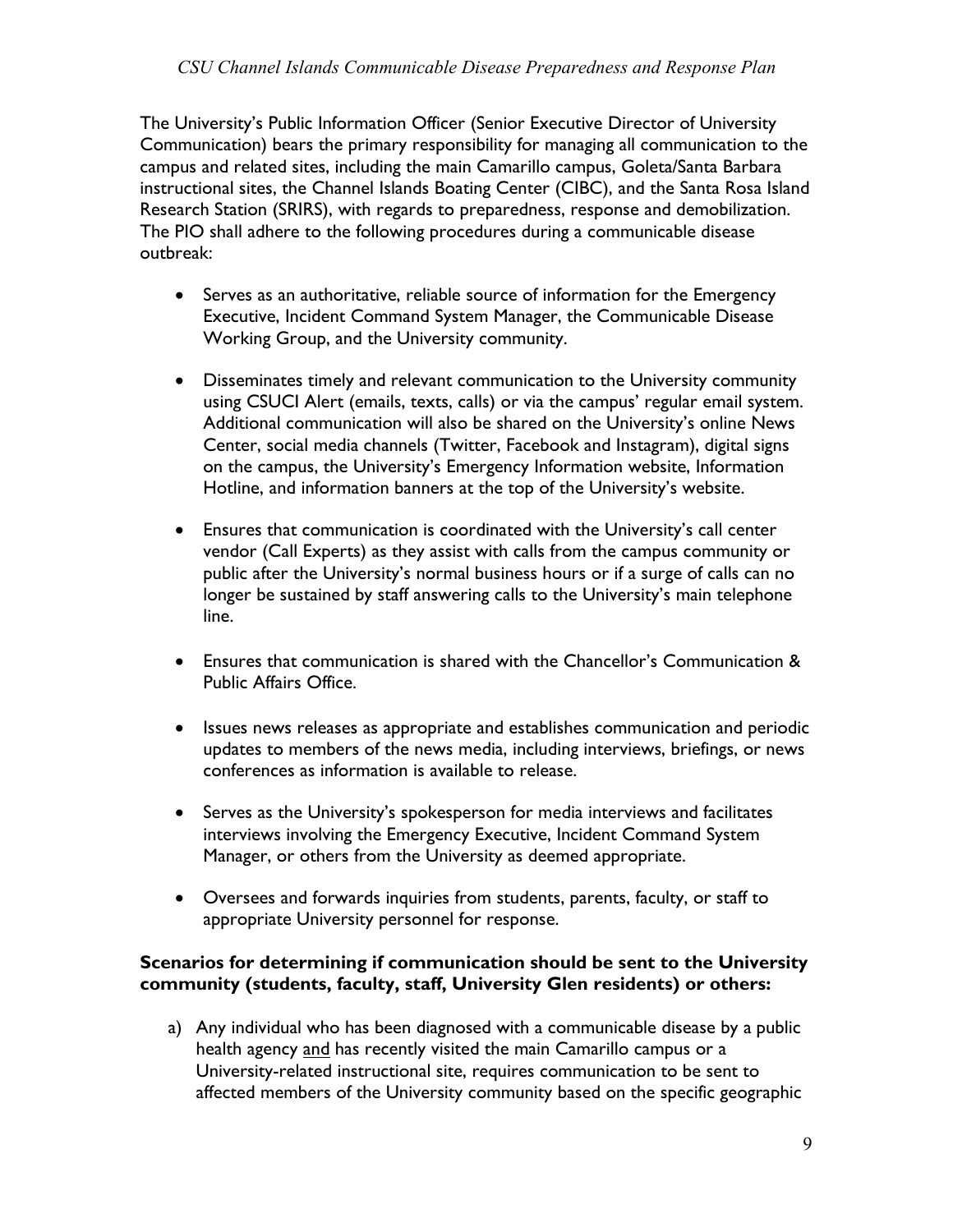location visited noting the date(s), time(s), and area(s) where the individual visited.

- Additional communication may also be sent by the Dean of Students to students, faculty and staff for specific academic courses or co-curricular activities, where the diagnosed individual may have exposed others.
- Communication should also be provided by Conferences & Events and the respective University area hosting or coordinating with external groups or visitors, i.e. summer camps, new student orientation, special events, conferences, board or committee meetings, and to key personnel representing the group or individuals who have visited the main Camarillo campus or a University-related instructional site during the communicable disease exposure period.
- b) Any individual who has been diagnosed with a communicable disease by either Ventura County or Santa Barbara County Public Health (areas where the University conducts instructional activities), requires communication to be sent to affected members of the University community based on the geographic location of the diagnosis noting the date(s), time(s) and area(s) where the individual visited.
- c) If no cases have been diagnosed by Ventura County or Santa Barbara County Public Health, then communication may not be sent to the University community.

# **VIII. RECOVERY PLAN**

Recovery efforts may be thwarted by an unknown duration of the communicable disease and factors including the number students, faculty and staff that are able to return to the campus. The University's EOC will determine when and whether partial, incremental or full return to normal operation is most appropriate.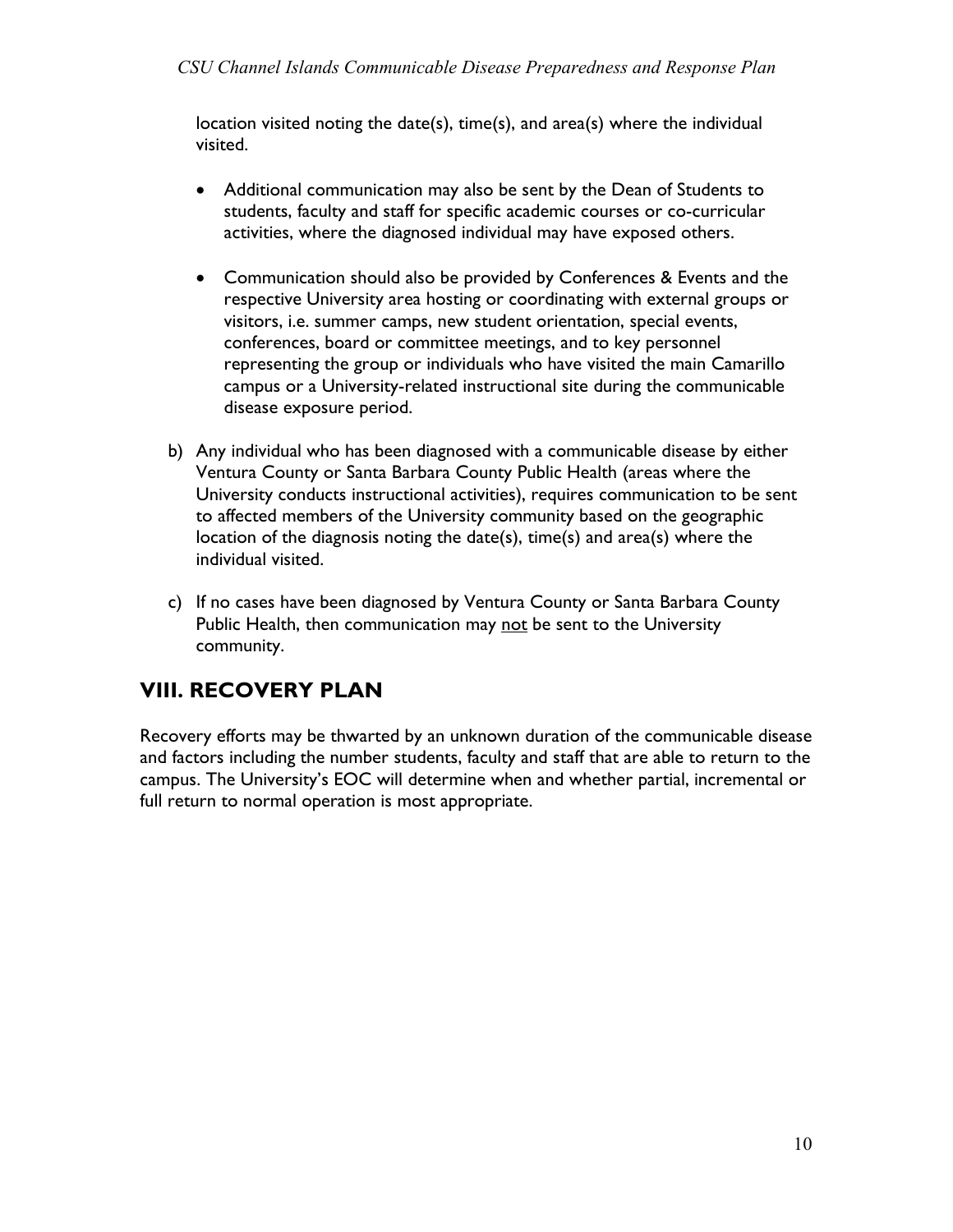

### **APPENDIX A Incident Command System Organization Chart**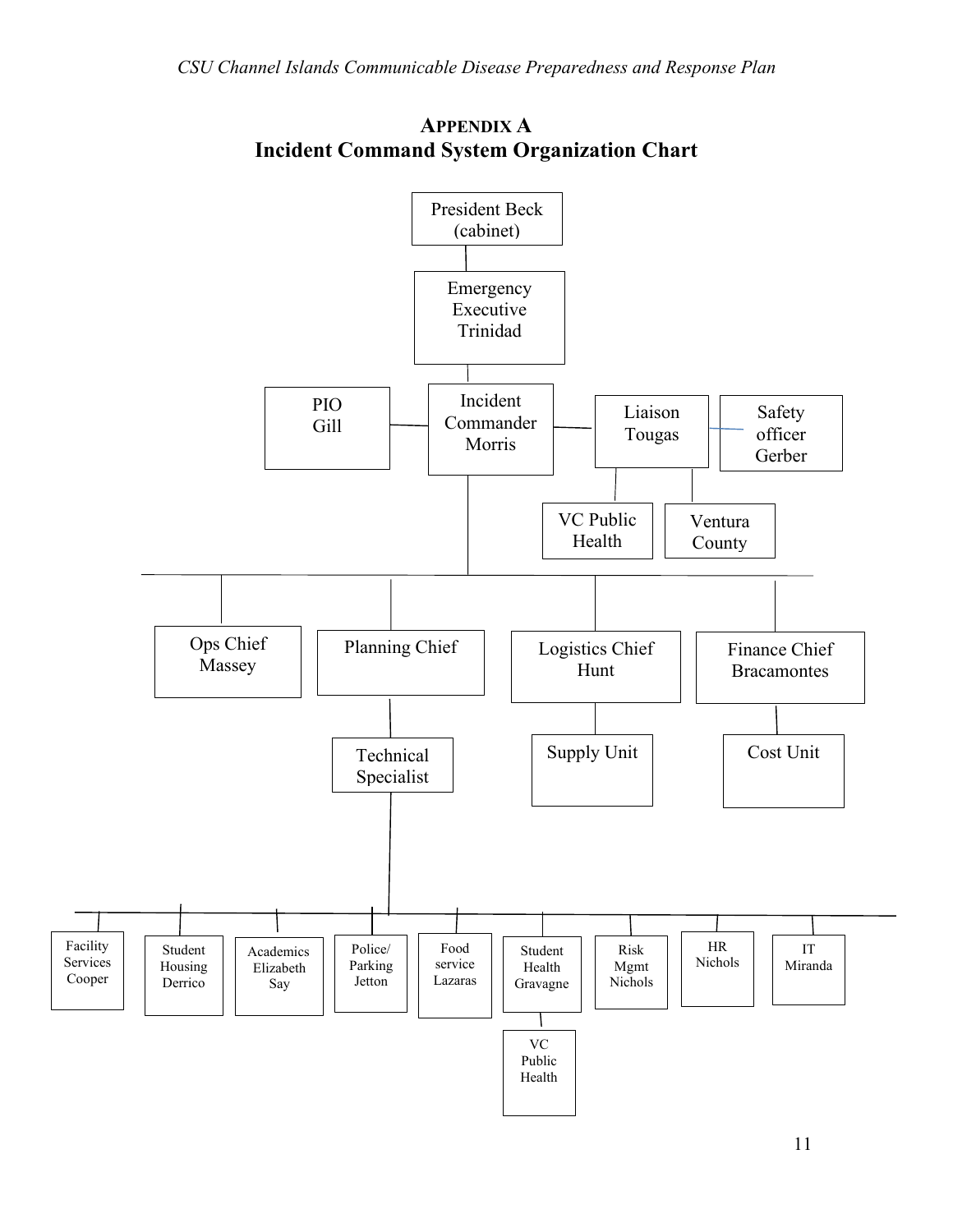### **APPENDIX B Communicable Disease Operational Checklist**

The following checklist is provided as guidance to the Emergency Executive, Incident Command System Manager, and the Communicable Disease Working Group in the event of a communicable disease outbreak. Action contained on this checklist shall be situationally initiated based upon the facts and circumstances surrounding the communicable disease.

- O Confirm with *Ventura County Public Health* (VCPH) the status of the communicable disease affecting the local area, region and all University instructional sites. CSUCI will be in unified command with VCPH. (Phase 1)
- o Ensure that the Police Department activates the EOC to the level required to support activities and work with the Chancellor's Office EOC if necessary. (Phase 0)
- o Alert Communicable Disease Working Group of the situation status affecting the University's instructional sites (Camarillo, Santa Barbara/Goleta, Channel Islands Boating Center, and the Santa Rosa Island Research Station). (Phase 1)
- o Evaluate and report areas of concern within the campus community and/or facilities related to transmission and control of the disease. (Phase 0)
- o Closely monitor all University-sponsored domestic and international travel for faculty, students and staff including possible restrictions to Level 3 or 2 countries as designated by the [CDC,](https://www.cdc.gov/) as well as highly impacted regions of the United States, and report concerns to the Communicable Disease Working Group. (Phase 1)
- o Initiate implementation of a surveillance system in order to collect communicable disease data on campus. Provide a report to the Communicable Disease Working Group on the number of suspected communicable disease cases involving University faculty, staff or students. (Phase 2)
- o Institute preventative measures and personal hygiene protocols for the campus. (Phase 1)
- o Make recommendations on the initiation of restricted activity related to internal and external special events on campus. (Phase 1)
- o Communicate frequently with VCPH on disease status and possible vaccination clinics on campus. (Phase 1)
- o Designate areas on campus for a Point of Dispensing (POD) for vaccines. PODs may be coordinated by VCPH. (Phase 2)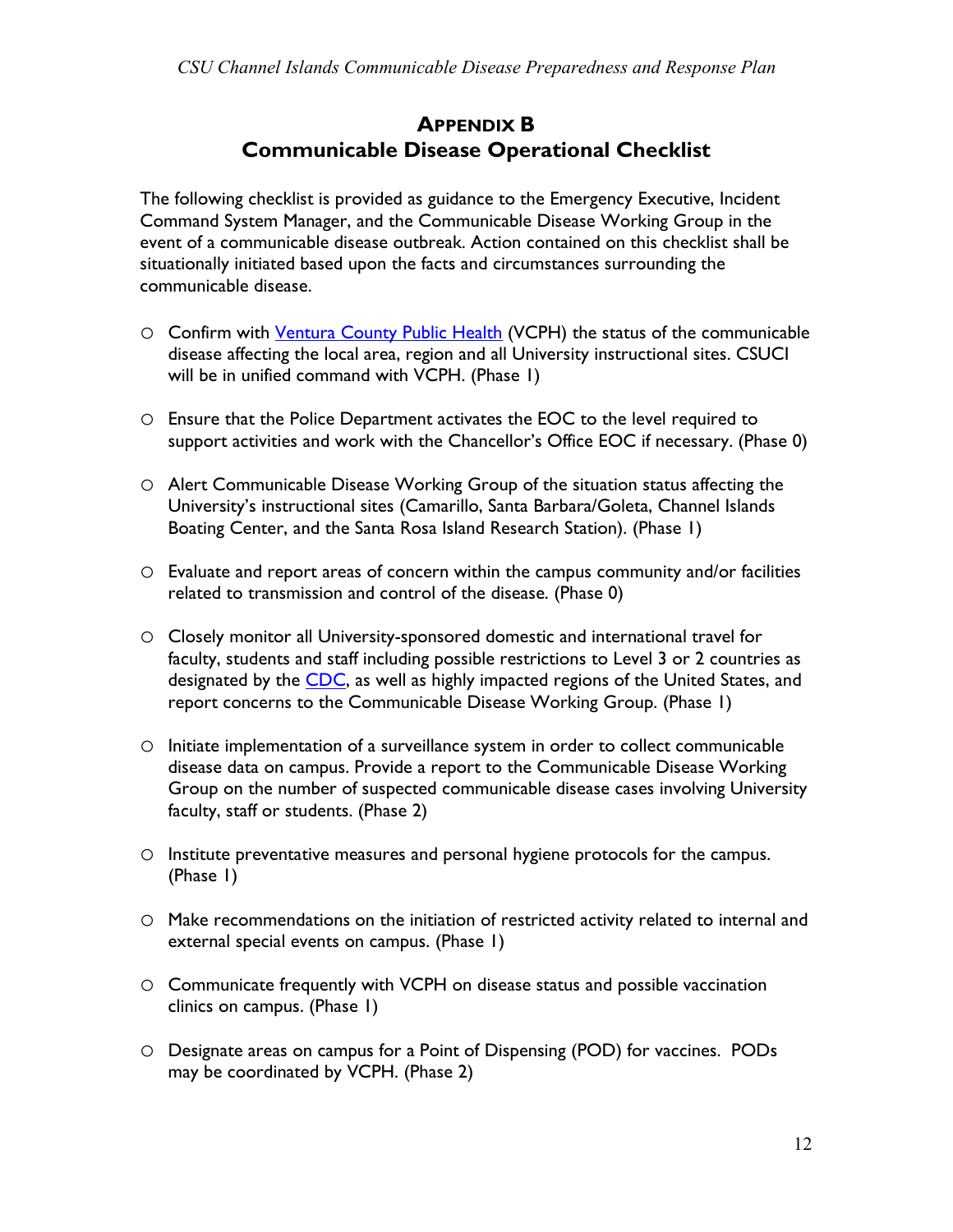- o Make recommendations on potential quarantine orders for members of the campus community issued by VCPH; identify quarantine locations on campus in the event individuals are quarantined on campus. (Phase 1)
- o Alert the Chancellor's Risk Management office and inform of any protective measures concerning social distancing on the campus. (Phase 1)
- o Provide feedback and updates to the Chancellor on the progression of the disease as it impacts the campus. (Phase 1)
- o Ensure that the University's Student Health Services staff are communicating regularly with the Communicable Disease Working Group regarding signs/symptoms and protocol for referral of suspected cases. (Phase 1)
- o Ensure that Student Health Services is coordinating with VCPH for accurate and timely information and/or diagnosis of suspected student cases and the number of students quarantined or released from quarantine. (Phase 2)
- o Ensure that Academic Affairs implements instructional contingencies including virtual teaching to facilitate students' progress to degree during a communicable disease incident. (Phase 0)
- o Ensure that Student Health Services communicates proof of immunization requirements to all new students entering fall 2021, unless they have a waiver for medical considerations. [CSU Executive Order 803 Immunization Requirements.](http://www.calstate.edu/eo/EO-803-revised.pdf) (Phase 0)
- o Ensure that Human Resources continues their operations and is prepared to continue work if the situation warrants a reduction in staff or operations in accordance with the University's Communicable Disease Preparedness and Response Plan. (Phase 2)
- o Ensure that Human Resources is communicating with divisions to identify Designated Personnel. (Phase 0)
- o Ensure that Human Resources maintains information concerning staff and student employees who are unable or unwilling to report to work and communicate those numbers to the Communicable Disease Working Group. (Phase 1)
- o Ensure that Human Resources maintains a list of employees who have been quarantined or released from quarantine and reports to the Communicable Disease Working Group. (Phase 1)
- o Ensure that Human Resources maintains a list of employees who have traveled for personal purposes internationally or domestically to areas within the U.S. strongly affected and reports to the CDWG. (Phase 0)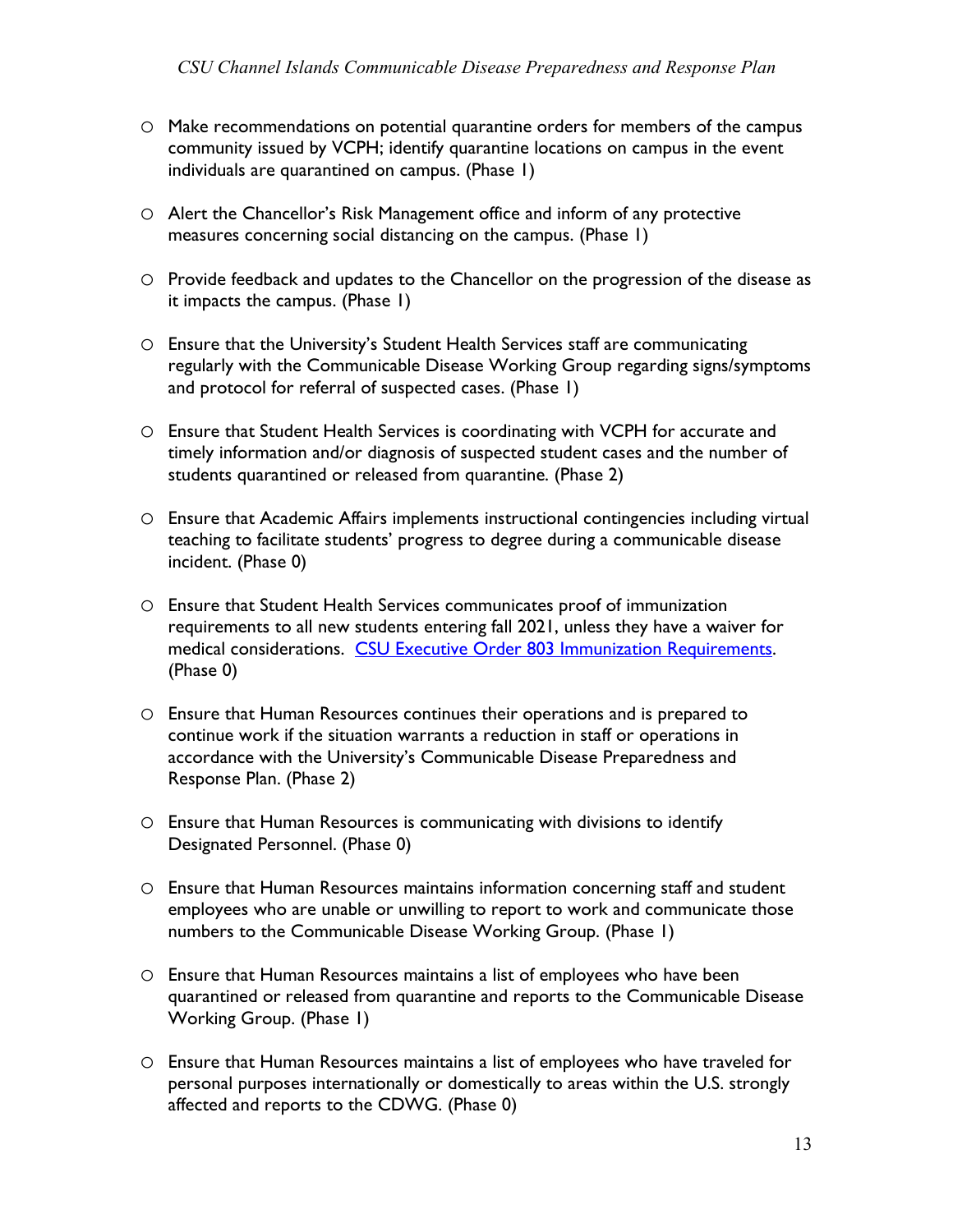- o Ensure that Student Affairs reduce services that are non-essential. (Phase 1)
- o Ensure that University divisions are maintaining an updated personnel and emergency contact list for their respective employees. (Phase 0)
- o Ensure that the PIO works with the Communicable Disease Working Group and the Emergency Operations Committee administrators to disseminate information to the campus community (students, faculty, staff, UG residents, business tenants, external clients using campus facilities, and OLLI members) including updates, communicable disease-related website, health protocols, links to reliable resources, and campus FAQs. (Phase 0)
- o Ensure that the PIO is managing the Emergency Public Inquiry Center (EPIC), which includes CSUCI Alerts (email, calls, texts), website updates, News Center posts, information hotline updates, external call center management, social media posts and monitoring, information posted on digital signs, and materials posted on campus bulletin boards. (Phase 0)
- o Ensure that the PIO communicates with the CSU Communication & Public Affairs office about measures or actions being taken by the Communicable Disease Working Group and EOC. (Phase 0)
- o Ensure that Information Technology Services has protocols, systems and checklists for key personnel to work from home and/or alternate locations. (Phase 0)
- o Ensure Information Technology Services is providing redundancy options for the University's website via 'cloud' services or the Chancellor's Office. (Phase 0)
- o Ensure Information Technology Services is providing internet continuity on campus, email and online academic teaching resources. (Phase 0)
- o Ensure that Facility Services monitors and assists in closing building(s) as directed to clean and sanitize all common hard surfaces. (Phase 0)
- o Ensure that Facility Services maintains utilities (electricity, water, sewer, heating, cooling) throughout the campus to remain available. (Phase 0)
- o Ensure that Housing & Residential Education staff monitors the status of students living in the residence halls and apartments, and provides updates to the Communicable Disease Working Group. (Phase 0)
- o Ensure Procurement & Contract Services executes purchase requisitions for communicable disease related equipment or materials. (Phase 0)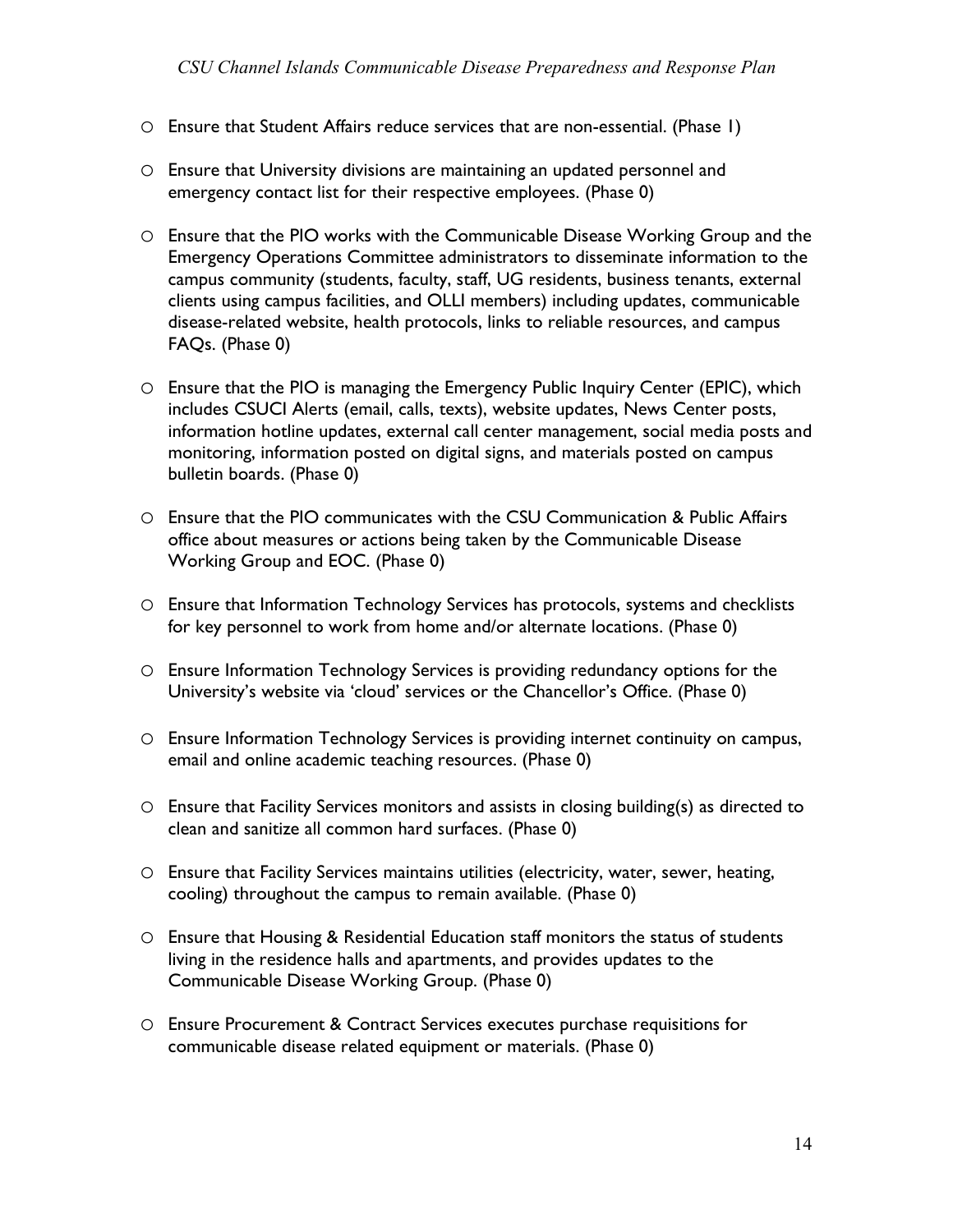- o Ensure Procurement & Contract Services posts call-in numbers on their respective webpage for conducting business to minimize campus visits or walk-ins. (Phase 1)
- o Ensure that the University's General Counsel guides and monitors the processing of grievances for appeals of University decisions and action to ensure compliance with procedural and substantive due process requirements, as well as University policies and state or federal laws. (Phase 1)
- o Ensure that the University's General Counsel distributes summaries of new or notable laws to the Communicable Disease Working Group, particularly applicable to an epidemic situation and receives suggestions on modifications to policies and procedures if needed in response to new laws or legal procedures adopted during the epidemic. (Phase 1)
- o Continuously monitor situation for effectiveness of ongoing response actions and modify program/plan/approach accordingly. Report any findings/concerns to the Chancellor's Office. (Phase 1)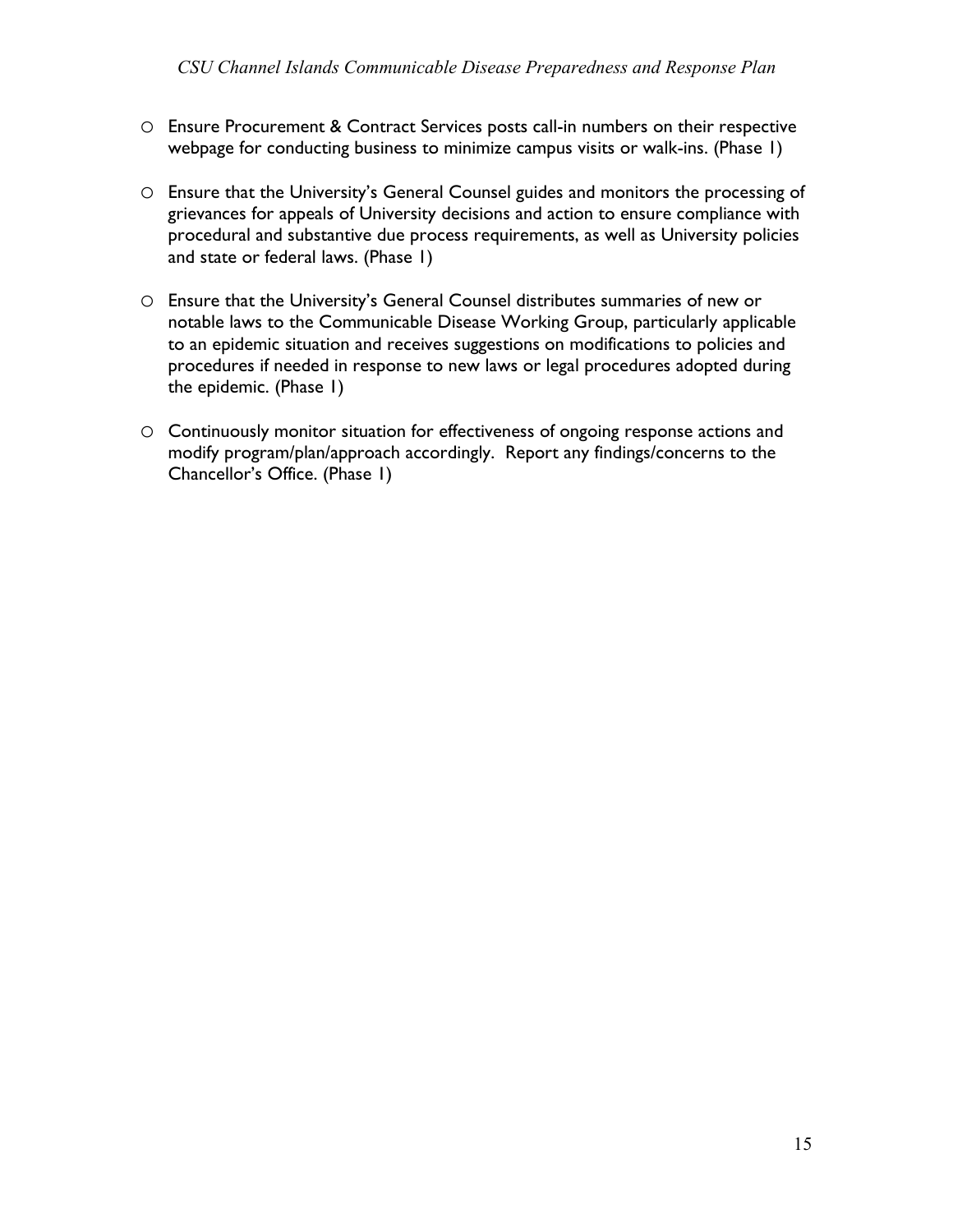## **APPENDIX C SOCIAL DISTANCING**

Consistent with *the Guidance for College and Universitie*s provided by the U. S. Department of Health and Human Services and the Centers for Disease Control and Prevention, the CSUCI plan addresses different outbreak scenarios. Part of the planning process involves identifying criteria that would make it prudent to encourage social distancing, suspend academic programs, and close the campus for a period of time until the rate of transmission would subside.

The decision to increase social distancing measures, including suspension of classes and a temporary campus closure rests with the President or his/her designee. The Emergency Executive, and Incident Command System Manager will serve as the advising body to the President. The University will work closely with local and state agencies when making the decision to increase social distancing, quarantine, suspension of classes, or temporary campus closure. Social Distancing Measures during an outbreak or exposure to a communicable disease:

- Facilitate self-isolation of residential students with symptoms of illness.
- Promote self-isolation at home by non-resident students, faculty and staff.
- Discourage campus visits by ill persons.
- Permit students, faculty, and staff to stay home when the disease is spreading in the community.
- Extend the self-quarantine period beyond the recommended 24 hours after symptoms are no longer present without the aid of fever reducing medications.
- Implement 'Work from Home' procedures where possible.
- The quarantine period should be for a minimum of 14 days.
- Cancel public gatherings and all University-sponsored events
- Cancel University-sponsored travel, internationally and/or domestically.
- Provide alternative teaching methods virtually as necessary or appropriate.
- Consider suspending academic research.
- Maintain six (6) feet person-to-person spacing where possible.
- Ghost shift changes separate shifts by 15 minutes, as well as shift scheduling.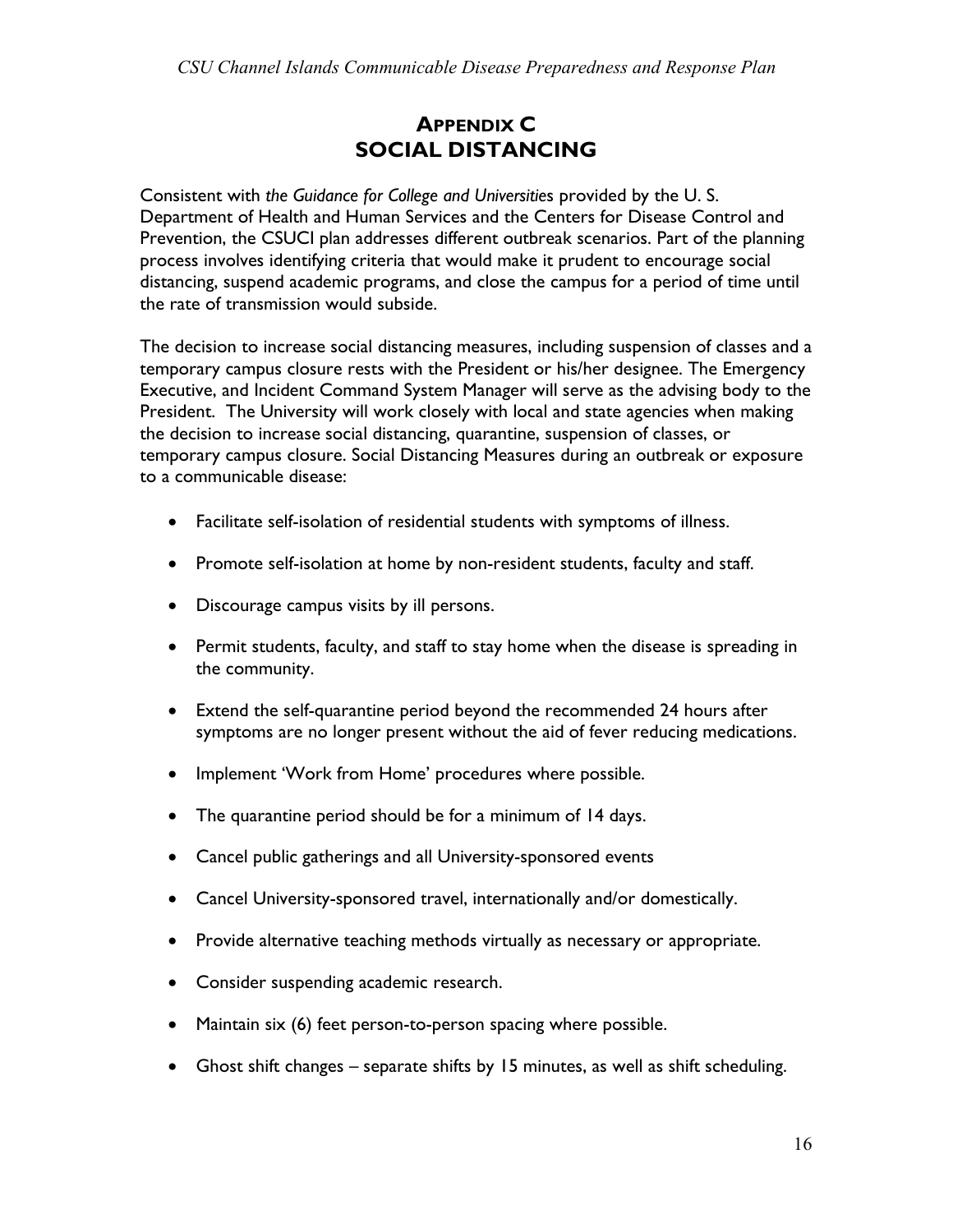## **APPENDIX D STAFFING PLAN DURING A COMMUNICABLE DISEASE INCIDENT**

During a temporary campus closure due to a communicable disease incident, Designated Personnel needed to conduct critical operations shall be identified in the planning process. Each Cabinet member, in collaboration with the Communicable Disease Working Group, is responsible for identifying critical functions under their jurisdiction, and staff positions needed to carry out these functions during the incident.

- Designated Personnel are employees who have been designated by their supervisor as critical to the operation of the University, whose presence is required regardless of the existence of emergency conditions, and whose absence from duty could endanger the safety and well-being of the campus population and/or physical plant.
- During a temporary campus closure, only Designated Personnel will be allowed access to assigned locations to perform critical operations. Other employees will be restricted from access to campus. Designated Personnel will be cleared through University Police.
- CSUCI will provide necessary Personal Protective Equipment (PPE) and training to specific staff who require such equipment to perform essential duties.
- Designated Personnel or employees who are ill or are caring for ill family members are required to notify their supervisors. Employees too ill to notify supervisors should have a family member notify on their behalf.
- "Safe" workers are employees, whether Designated Personnel or other employees, that have recovered from the communicable disease. Employees may be deemed Designated Personnel and will be provided just-in time training to perform essential tasks.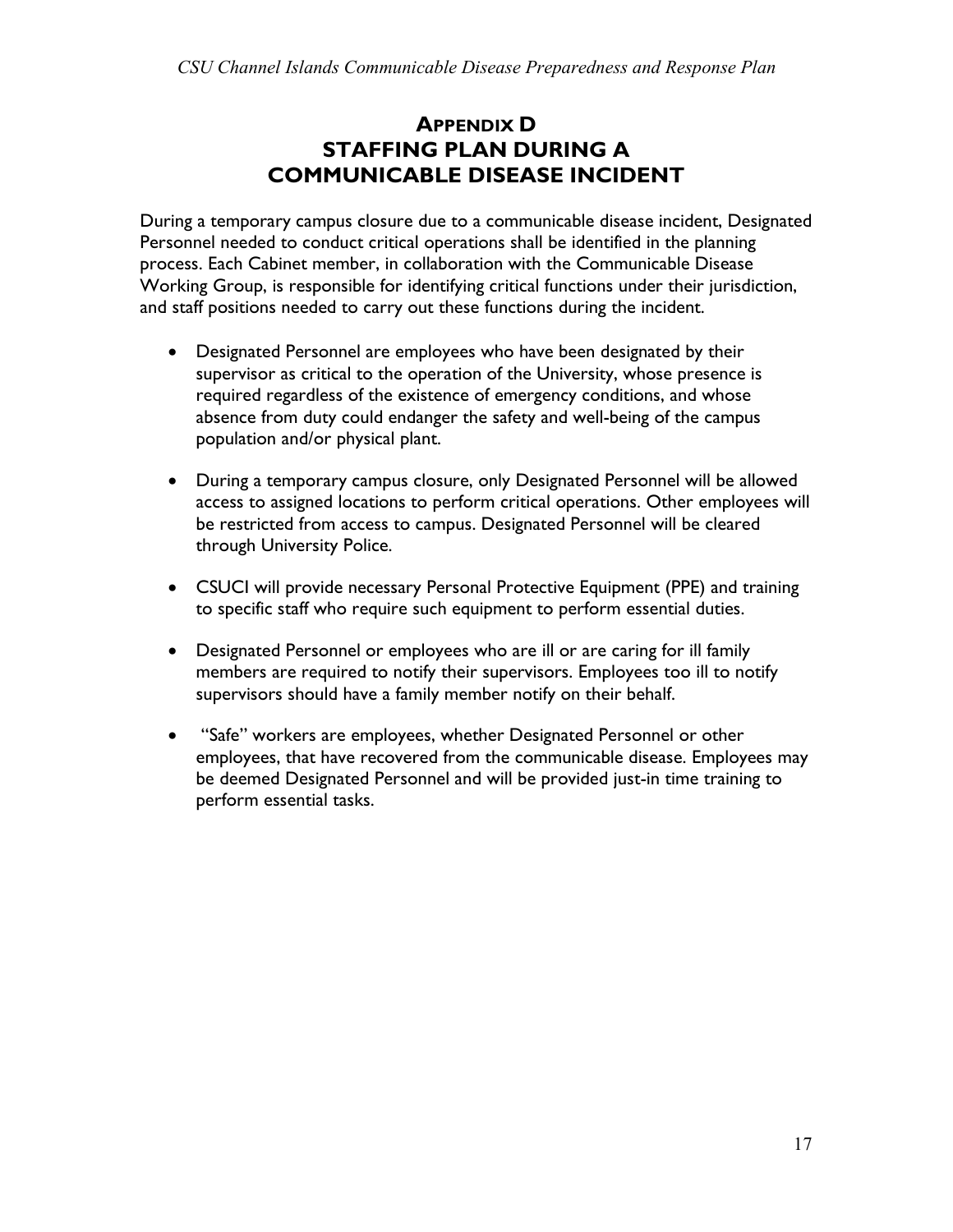## **APPENDIX E INFECTION CONTROL DURING A COMMUNICABLE DISEASE INCIDENT**

Infection Control includes the use of personal protective equipment, cough etiquette, hand hygiene, and environmental controls designed to reduce the risk of transmission of infection. These recommendations are subject to change as the disease evolves and/or more information becomes available.

Communicable disease is mainly transmitted person to person through close contact (large respiratory droplets, direct contact or by close exposure to aerosols). For planning purposes, the University will focus on standard droplet precautions as the standard for personal PPE.

The addition of airborne precautions, including respiratory protection (N95 filtering face piece respirator or other appropriate particulate respirator), may be considered for strains of influenza and other communicable diseases exhibiting increased transmissibility, during initial stages of an outbreak of an emerging or novel strain of disease, and as determined by other factors such as vaccination/immune status of personnel and availability of medications. As the epidemiologic characteristics of the disease are more clearly defined, CDC will provide updated infection control guidance, as needed.

#### **Infection Control Measures**

Depending on the situation, the University shall initiate the following infection control measures:

- Respiratory hygiene/cough etiquette, hand hygiene, and self-isolation;
- Cleaning and disinfecting of environmental surfaces;
- Social distancing;
- Planned isolation; and
- Campus closure.